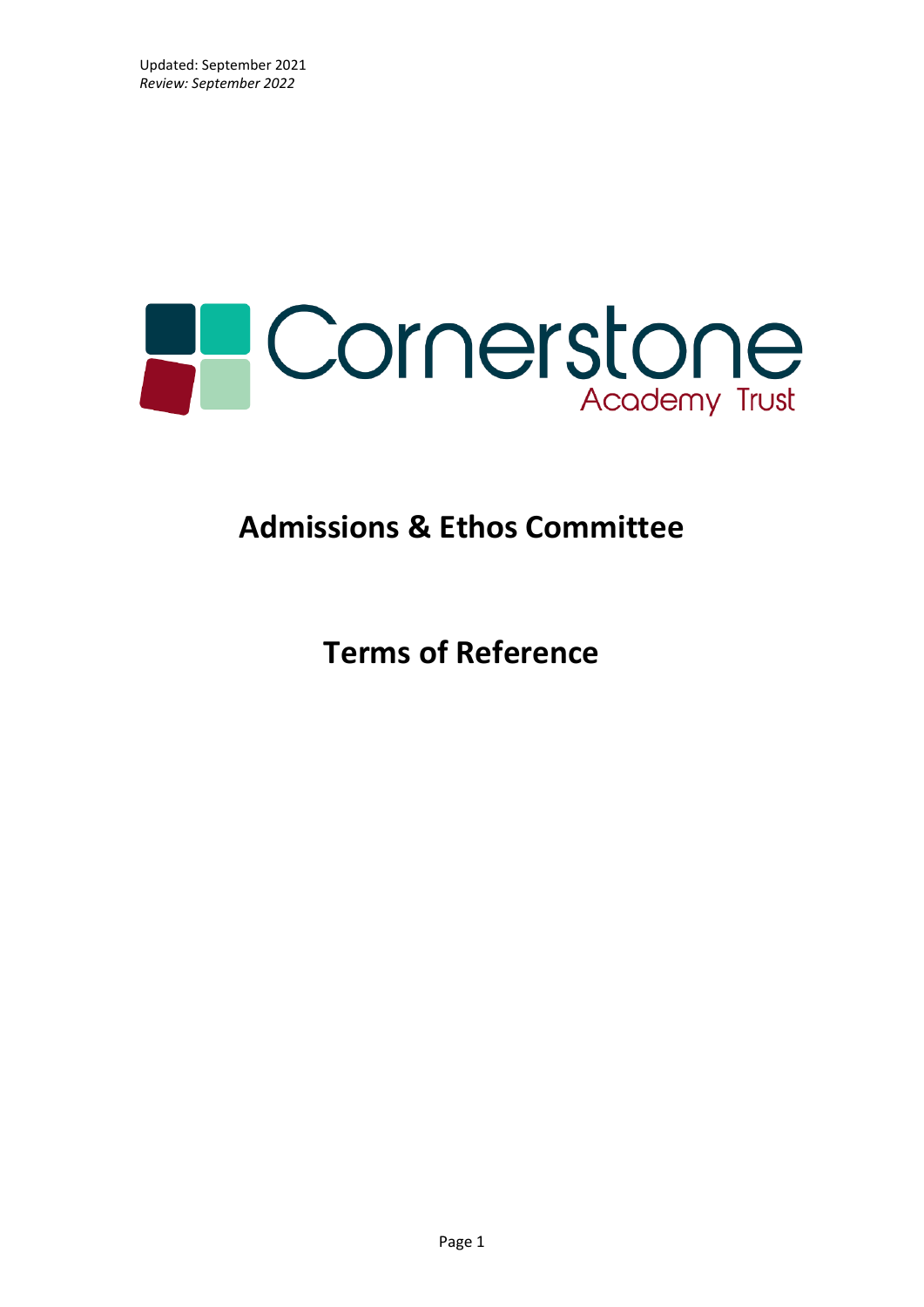## **Terms of Reference**

### **Admissions and Ethos Committee**

### 1. **Constitution**

1.1 The board of directors (the **Trustees**) of The Cornerstone Academy Trust hereby resolve to establish a committee of the Trustee Board to be known as the **Admissions and Ethos Committee** (the **Committee**).

### 2. **Membership**

- 2.1 The Committee shall have a minimum of three Committee members. The Committee members must be Trustees of the Trustee Board.
- 2.2 Details of who sits on the Admissions and Ethos Committee can be found on the Trustee Committee Structure chart located within the Trustees OneNote notebook.
- 2.3 The Chair (the **Chair**) of the Committee will be elected at the first Full Trustee Board meeting of the Academic year. The Committee will elect a temporary replacement from among the Trustees present at the meeting in the absence of the Chair.
- 2.4 The Committee members will be elected at the first Full Trustee Board meeting of the Academic year.
- 2.5 The term of office for each Committee member shall be one year.
- 2.6 The Chair shall ensure that a clerk is provided to take minutes at meetings of the Committee.
- 2.7 Any Trustee of the full board may attend meetings of the Committee as an observer (an **Observer)**.
- 2.8 The Committee may invite attendance at meetings from persons who are not Trustees or Committee members to assist or advise on a particular matter or range of issues, this may include parents and members of academy staff. Such persons may speak with the permission of the Chair but shall not be entitled to vote.

#### 3. **Remit and responsibilities of the Committee**

- 3.1 The Committee shall be responsible for the matters set out in the **Schedule** shown below.
- 4. **Proceedings of Committee meetings**
- 4.1 The Committee will meet as often as is necessary to fulfil its responsibilities and this will typically be on a termly basis.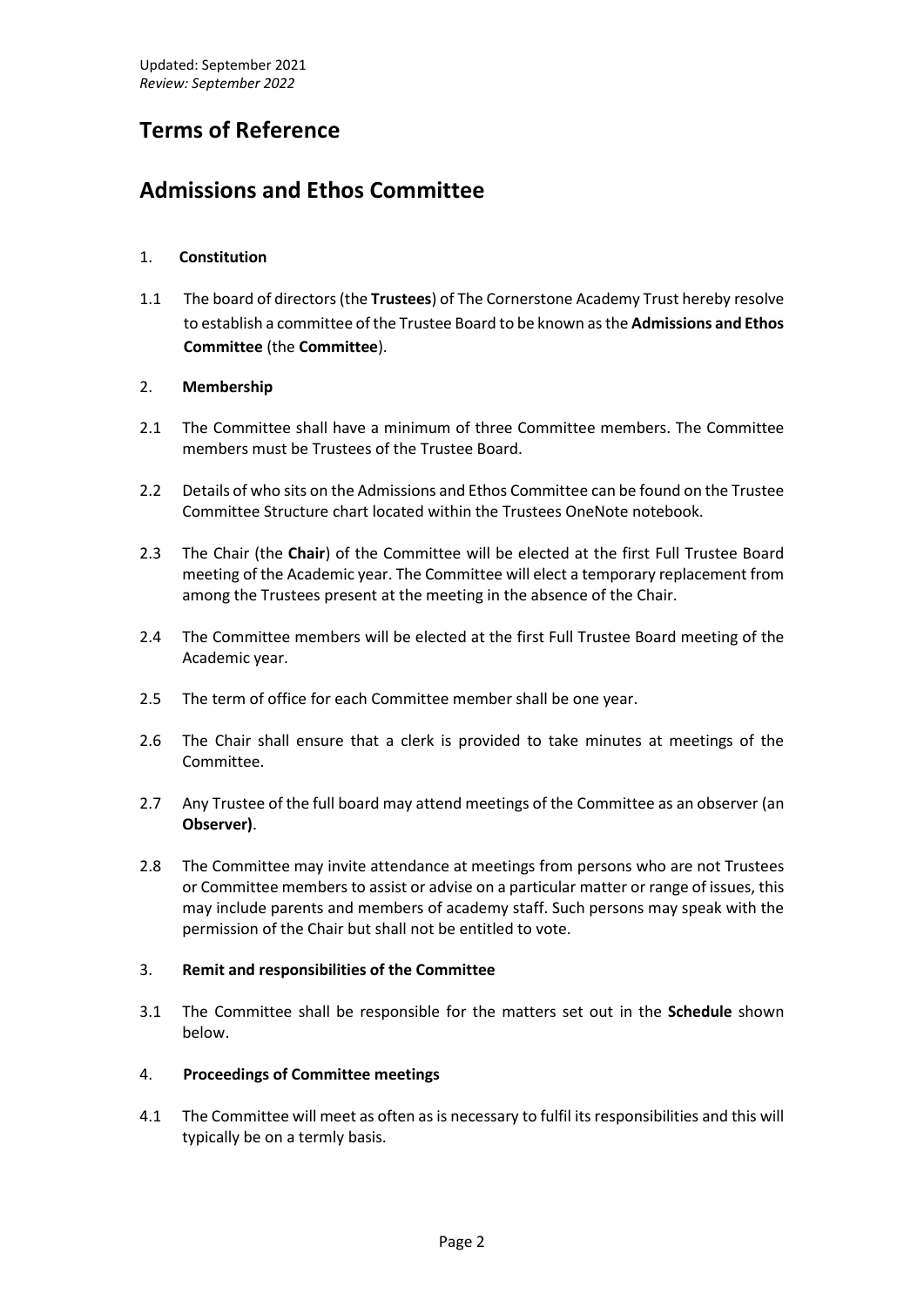- 4.2 Any two Committee members can request that the Chair convene a meeting by giving no less than 14 days prior notice.
- 4.3 The quorum for the transaction of the business of the Committee will be three Committee members. No vote on any matter shall be taken at a meeting of the Committee unless three Committee members are present.
- 4.4 Every matter to be decided at a meeting of the Committee must be determined by a majority of the votes of the members present and voting on the matter.
- 4.5 Each member present shall be entitled to one vote.
- 4.6 Where there is an equal division of votes the Chair shall have a casting vote.
- 4.7 A register of attendance shall be kept for each Committee meeting and published annually.
- 4.8 Observers may speak with the permission of the Chair but may not vote.

#### 5. **Authority**

- 5.1 The Committee is authorised by the Trustees to:
	- 5.1.1 carry on any activity authorised by these terms of reference; and

5.1.2 seek any appropriate information that it requires from any person of the Trust and all persons shall be directed to cooperate with any request.

#### 6. **Reporting**

- 6.1 Within 14 days of each meeting the Committee will wherever possible:
	- 6.1.1 produce draft minutes of its meetings which includes (i) decisions made, (ii) recommendations to the Trustee Board, (iii) items for the information of the Trustee Board and (iv) items for further discussion by the Trustee Board.
	- 6.1.2 Any matters discussed during the meetings which are sensitive in nature and relate to groups of or specific Trust employees will be minuted as 'Part B' and kept confidential (by way of password protecting the relevant files). These will only be available to members of the Admissions and Ethos Committee or broader Full Trustee Board and will only be shared outside of these groups with permission of the Chairs of each.
- 6.2 Draft minutes will be approved at the subsequent Committee meeting.
- 6.3 The Committee shall arrange for the production and delivery of other reports or updates as requested by the Trustee Board from time to time.